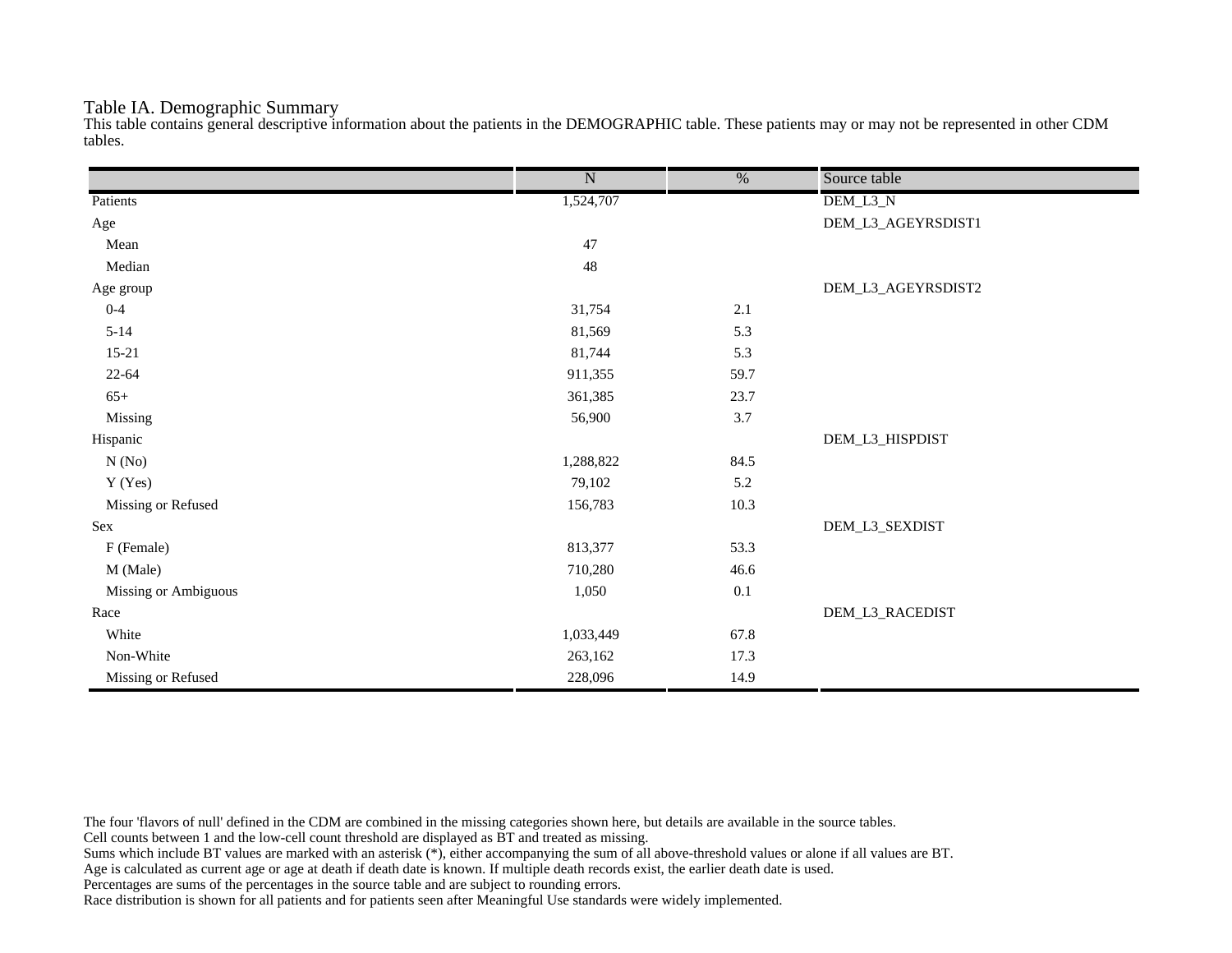## Table IA. Demographic Summary (continued)

This table contains general descriptive information about the patients in the DEMOGRAPHIC table. These patients may or may not be represented in other CDM tables.

|                                                                                                                                                                   | $\mathbf N$      | %     | Source table      |
|-------------------------------------------------------------------------------------------------------------------------------------------------------------------|------------------|-------|-------------------|
| Race among patients with at least 1 encounter after December 2011                                                                                                 |                  |       | XTBL_L3_RACE_ENC  |
| White                                                                                                                                                             | 878,716          | 69.3  |                   |
| Non-White                                                                                                                                                         | 221,914          | 17.5  |                   |
| Missing or Refused                                                                                                                                                | 167,501          | 13.3  |                   |
| Gender Identity                                                                                                                                                   |                  |       | DEM_L3_GENDERDIST |
| GQ (Genderqueer/Non-Binary)                                                                                                                                       | $\overline{0}$   | 0.0   |                   |
| M (Man)                                                                                                                                                           | $\theta$         | 0.0   |                   |
| W (Woman)                                                                                                                                                         | $\boldsymbol{0}$ | 0.0   |                   |
|                                                                                                                                                                   | $\overline{0}$   | 0.0   |                   |
| MU (Multiple gender categories), SE (Something else),<br>TF (Transgender female/Trans woman/Male-to-female),<br>or TM (Transgender male/Trans man/Female-to-male) |                  |       |                   |
| Missing or Refused                                                                                                                                                | 1,524,707        | 100.0 |                   |
| <b>Sexual Orientation</b>                                                                                                                                         |                  |       | DEM_L3_ORIENTDIST |
| Bisexual                                                                                                                                                          | $\overline{0}$   | 0.0   |                   |
| Gay                                                                                                                                                               | $\theta$         | 0.0   |                   |
| Lesbian                                                                                                                                                           | $\theta$         | 0.0   |                   |
| Queer                                                                                                                                                             | $\theta$         | 0.0   |                   |
| Straight                                                                                                                                                          | $\theta$         | 0.0   |                   |
| AS (Asexual), MU (Multiple sexual orientations),<br>SE (Something else), QS (Questioning)                                                                         | $\overline{0}$   | 0.0   |                   |
| Missing or Refused                                                                                                                                                | 1,524,707        | 100.0 |                   |

The four 'flavors of null' defined in the CDM are combined in the missing categories shown here, but details are available in the source tables.

Cell counts between 1 and the low-cell count threshold are displayed as BT and treated as missing.

Sums which include BT values are marked with an asterisk (\*), either accompanying the sum of all above-threshold values or alone if all values are BT.

Age is calculated as current age or age at death if death date is known. If multiple death records exist, the earlier death date is used.

Percentages are sums of the percentages in the source table and are subject to rounding errors.

Race distribution is shown for all patients and for patients seen after Meaningful Use standards were widely implemented.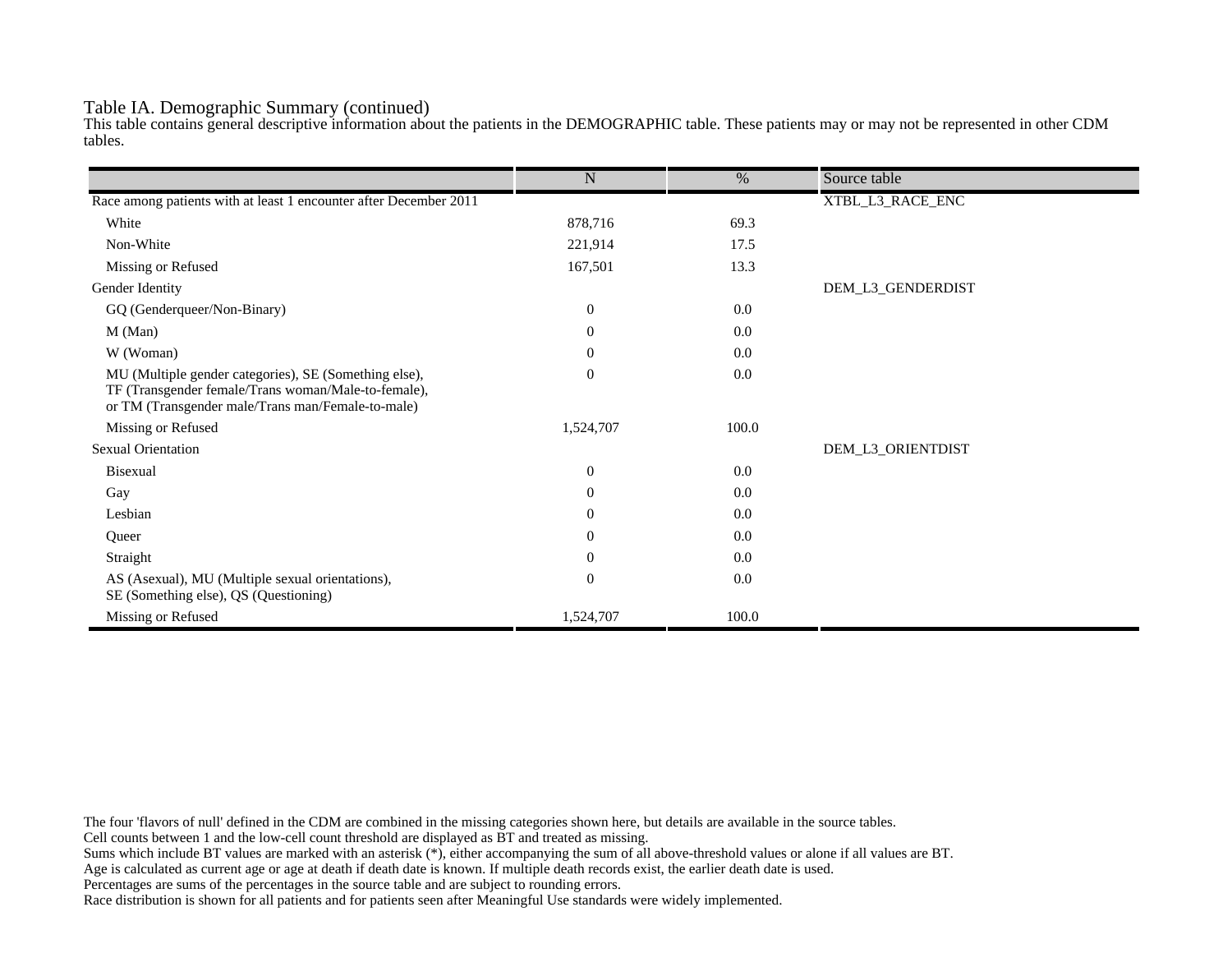# Table IB. Potential Pools of Patients

This table illustrates the number of patients meeting different inclusion criteria and supports Data Check 3.04 (less than 50% of patients with encounters have DIAGNOSIS records) and Data Check 3.05 (less than 50% of patients with encounters have PROCEDURES records). Data check exceptions are highlighted in red and must be corrected.

| Metric                                                                                                                                          | <b>Metric Description</b>                                                                                                                                    | Result  | Source table                 |
|-------------------------------------------------------------------------------------------------------------------------------------------------|--------------------------------------------------------------------------------------------------------------------------------------------------------------|---------|------------------------------|
| Potential pool of patients for observational studies                                                                                            | Number of unique patients with at least 1 ED, EI, IP, OS, TH, or AV encounter<br>within the past 5 years                                                     | 807,269 | ENC_L3_DASH2                 |
| Potential pool of patients for trials                                                                                                           | Number of unique patients with at least 1 ED, EI, IP, OS, TH, or AV encounter<br>within the past 1 year                                                      | 438,937 | ENC L3 DASH2                 |
| Potential pool of patients for studies requiring data<br>on diagnoses, vital measures and (a) medications<br>or (b) medications and lab results | Number of unique patients with at least 1 encounter and DIAGNOSIS and<br>VITAL records within the past 5 years                                               | 745,638 | XTBL L3 DASH1                |
|                                                                                                                                                 | Number of unique patients with at least 1 encounter and DIAGNOSIS, VITAL,<br>and PRESCRIBING or DISPENSING records within the past 5 years                   | 706,898 | XTBL L3 DASH2                |
|                                                                                                                                                 | Number of unique patients with at least 1 encounter and DIAGNOSIS, VITAL,<br>PRESCRIBING or DISPENSING, and LAB RESULT CM records within the<br>past 5 years | 506,362 | XTBL L3 DASH3                |
| Patients with diagnosis data                                                                                                                    | Percentage of patients with encounters who have at least 1 diagnosis                                                                                         | 90%     | $ENC$ $L3$ $N$ ;<br>DIA L3 N |
| Patients with procedure data                                                                                                                    | Percentage of patients with encounters who have at least 1 procedure                                                                                         | 86%     | $ENC_L3_N;$<br>PRO_L3_N      |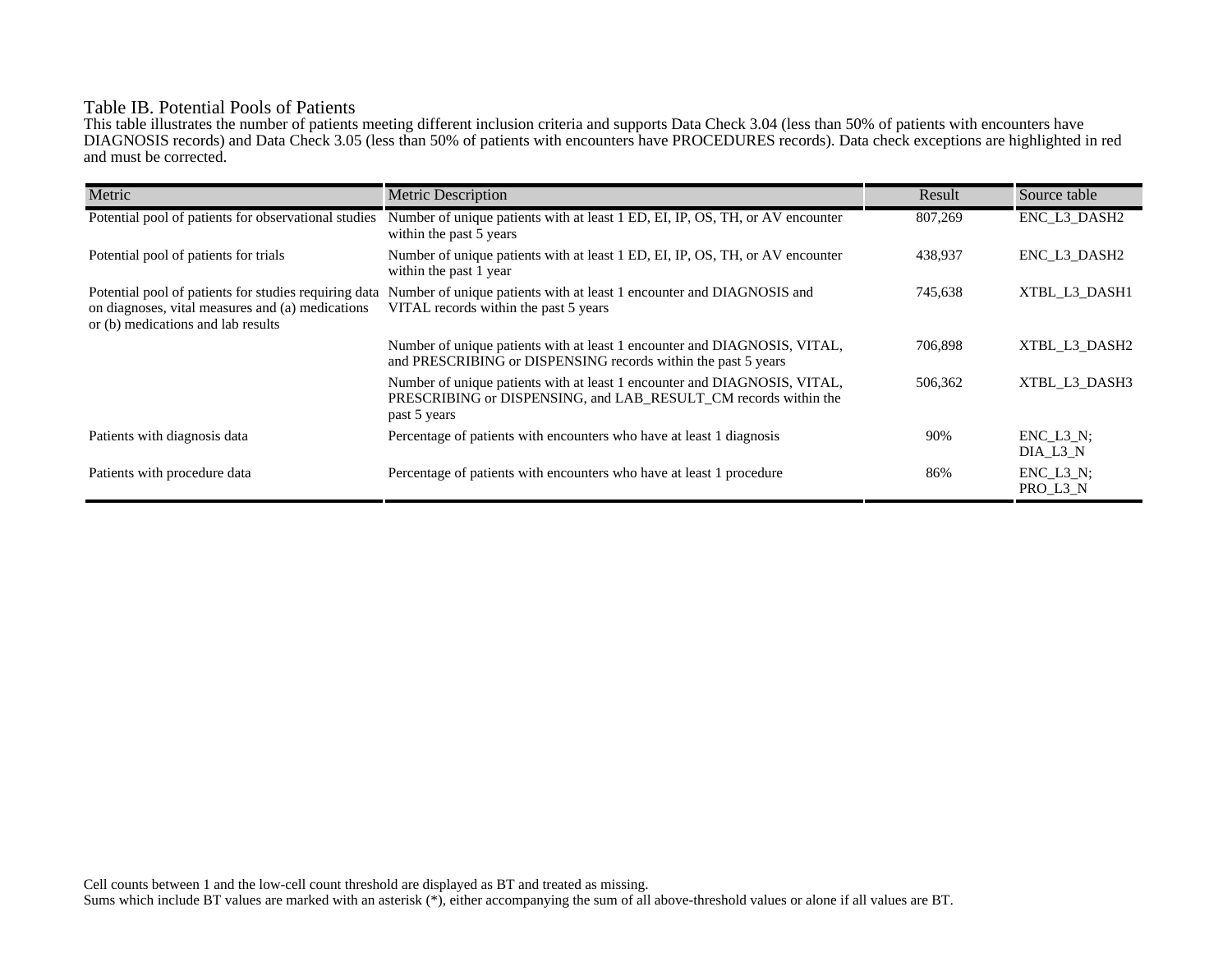## Table IC. Height, Weight, and Body Mass Index

This table contains descriptive statistics and frequencies of VITAL measurements.

|                                    | Result     | %    | Source table   |
|------------------------------------|------------|------|----------------|
| Height measurements                |            |      | VIT_L3_HT_DIST |
| Records                            | 5,970,134  |      |                |
| Height (inches), mean              | 65         |      |                |
| Height (inches), median            | 66         |      |                |
| Weight measurements                |            |      | VIT_L3_WT_DIST |
| Records                            | 10,367,548 |      |                |
| Weight (lbs.), mean                | 179        |      |                |
| Weight (lbs.), median              | 177        |      |                |
| Body Mass Index (BMI) measurements |            |      | VIT_L3_BMI     |
| Records                            | 9,691,266  |      |                |
| $BMI \leq=25$                      | 3,105,749  | 32.0 |                |
| <b>BMI 26-30</b>                   | 2,797,195  | 28.9 |                |
| $BMI > = 31$                       | 3,788,322  | 39.1 |                |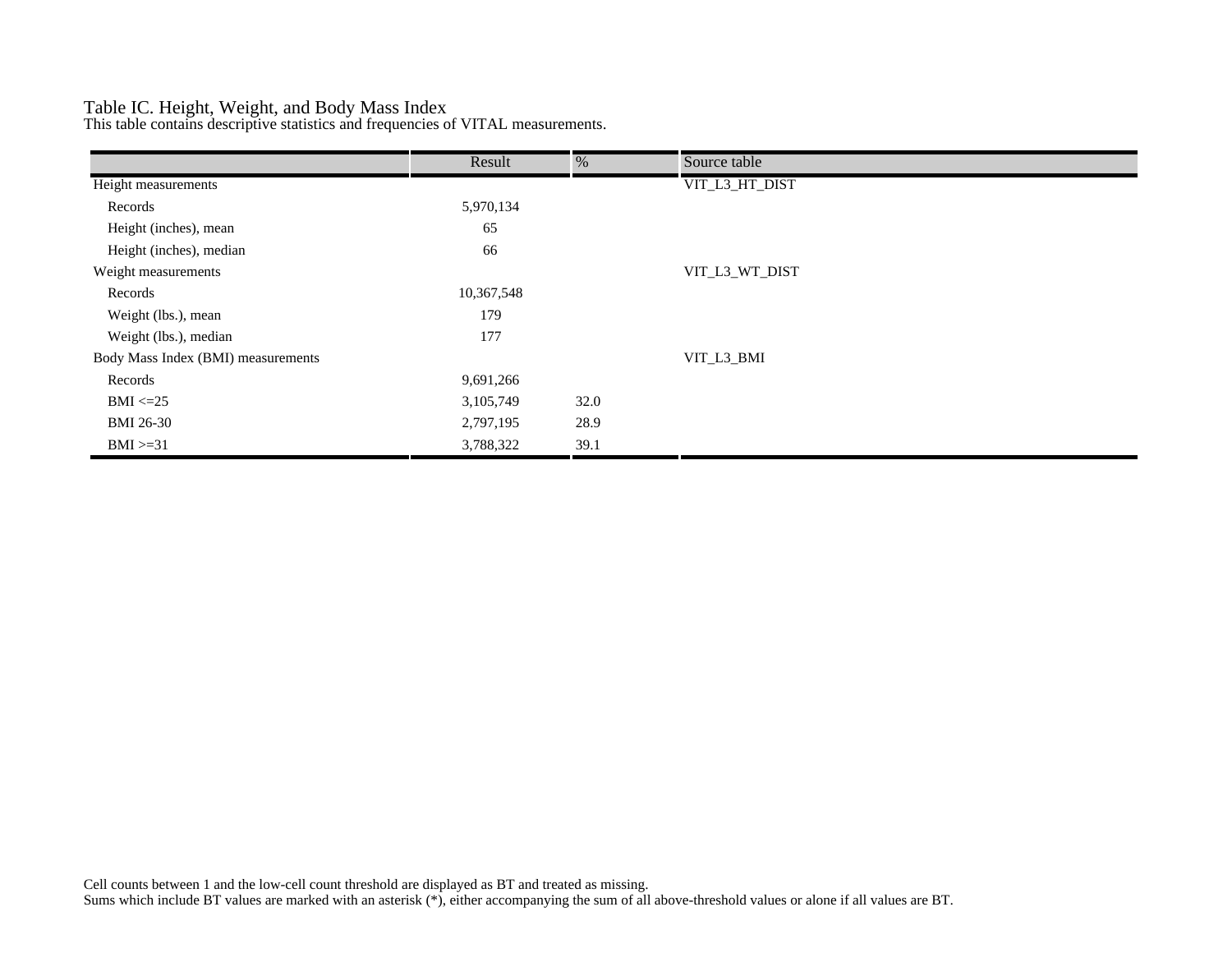#### Table 1D. Records, Refresh Dates, Patients, Encounters, and Date Ranges by Table

This table displays record counts and refresh dates for all populated tables, and summary counts and date ranges for the characterized data. The characterized data may be a subset of all data for all tables except for DEMOGRAPHIC, DEATH\_CAUSE, HASH\_TOKEN, LAB\_HISTORY, LDS\_ADDRESS\_HISTORY, and PROVIDER. Differences are due to the lookback date restriction and/or the exclusion of LOINC codes that may contain PII from the OBS\_CLIN, OBS\_GEN, LAB\_RESULT\_CM and PRO\_CM tables. These data support Data Check 1.18 (table refresh dates are not documented). Data check exceptions are highlighted in red and must be corrected.

|                    |             | All Data        | <b>Characterized Data</b> |           | <b>Characterized Data Range</b> |                                 |                   |                    |                                            |
|--------------------|-------------|-----------------|---------------------------|-----------|---------------------------------|---------------------------------|-------------------|--------------------|--------------------------------------------|
| Table              | Records     | Refresh<br>Date | Records                   | Patients  | Encounters                      | Field name                      | 5th<br>Percentile | 95th<br>Percentile | <b>Source Tables</b>                       |
| <b>DEMOGRAPHIC</b> | 1,524,707   | 03JAN2022       | 1,524,707                 | 1,524,707 | ---                             | <b>BIRTH_DATE</b>               | 1938_Oct          | $2011$ _Jun        | XTBL_L3_REFRESH_<br>DATE;<br>XTBL L3 DATES |
| <b>ENROLLMENT</b>  | 1,524,707   | 03JAN2022       | 1,268,131                 | 1,268,131 | $---$                           | ENR_START_<br>DATE <sup>^</sup> | 2004_Jun          | 2021_Jul           | XTBL_L3_REFRESH_<br>DATE:<br>XTBL_L3_DATES |
| <b>ENCOUNTER</b>   | 109,815,508 | 03JAN2022       | 83,634,369                | 1,268,131 | 83,634,369                      | <b>ADMIT DATE</b>               | 2012 Oct          | 2021 Aug           | XTBL_L3_REFRESH_<br>DATE:<br>XTBL_L3_DATES |
| <b>DIAGNOSIS</b>   | 251,460,569 | 03JAN2022       | 214,745,156               | 1,141,184 | 42,093,702                      | <b>ADMIT_DATE</b>               | 2013_Jan          | 2021_Aug           | XTBL_L3_REFRESH_<br>DATE;<br>XTBL_L3_DATES |
| <b>PROCEDURES</b>  | 224,082,374 | 03JAN2022       | 189,168,998               | 1,088,315 | 33,896,562                      | <b>ADMIT DATE</b>               | 2012 Dec          | 2021 Jul           | XTBL L3 REFRESH<br>DATE:<br>XTBL_L3_DATES  |
| <b>DEATH</b>       | 107,887     | 03JAN2022       | 107,887                   | 107,887   | $---$                           | <b>DEATH DATE</b>               | 2012 May          | 2021_May           | XTBL_L3_REFRESH_<br>DATE:<br>XTBL_L3_DATES |
| <b>VITAL</b>       | 60,539,428  | 03JAN2022       | 50,926,805                | 1,022,648 | 25,858,140                      | <b>MEASURE DATE</b>             | 2012_Oct          | 2021_Aug           | XTBL_L3_REFRESH_<br>DATE:<br>XTBL_L3_DATES |
| LAB_RESULT_CM      | 272,041,089 | 03JAN2022       | 199, 159, 179             | 749,974   | 7,114,912                       | <b>RESULT_DATE</b>              | 2012_Sep          | 2021_Aug           | XTBL_L3_REFRESH_<br>DATE:<br>XTBL_L3_DATES |
| <b>PRESCRIBING</b> | 61,937,125  | 03JAN2022       | 58,254,277                | 838,705   | 14,285,284                      | RX ORDER DATE                   | 2013 Feb          | 2021_Aug           | XTBL_L3_REFRESH_<br>DATE:<br>XTBL_L3_DATES |

^The lookback date for ENROLLMENT considers either ENR\_START\_DATE or ENR\_END\_DATE, but only ENR\_START\_DATE is displayed here. Descriptive statistics for ENR\_END\_DATE are available in the XTBL\_L3\_DATES dataset.

The source for the total number of records is the DATAMART\_ALL table.

Cell counts between 1 and the low-cell count threshold are displayed as BT and treated as missing.

Records are the sum of ALL\_N and NULL\_N for the field which is the primary key for the table. Patients are the sum of DISTINCT\_N and NULL\_N for the PATID field. Encounters are the sum of DISTINCT\_N and NULL\_N for the ENCOUNTERID field.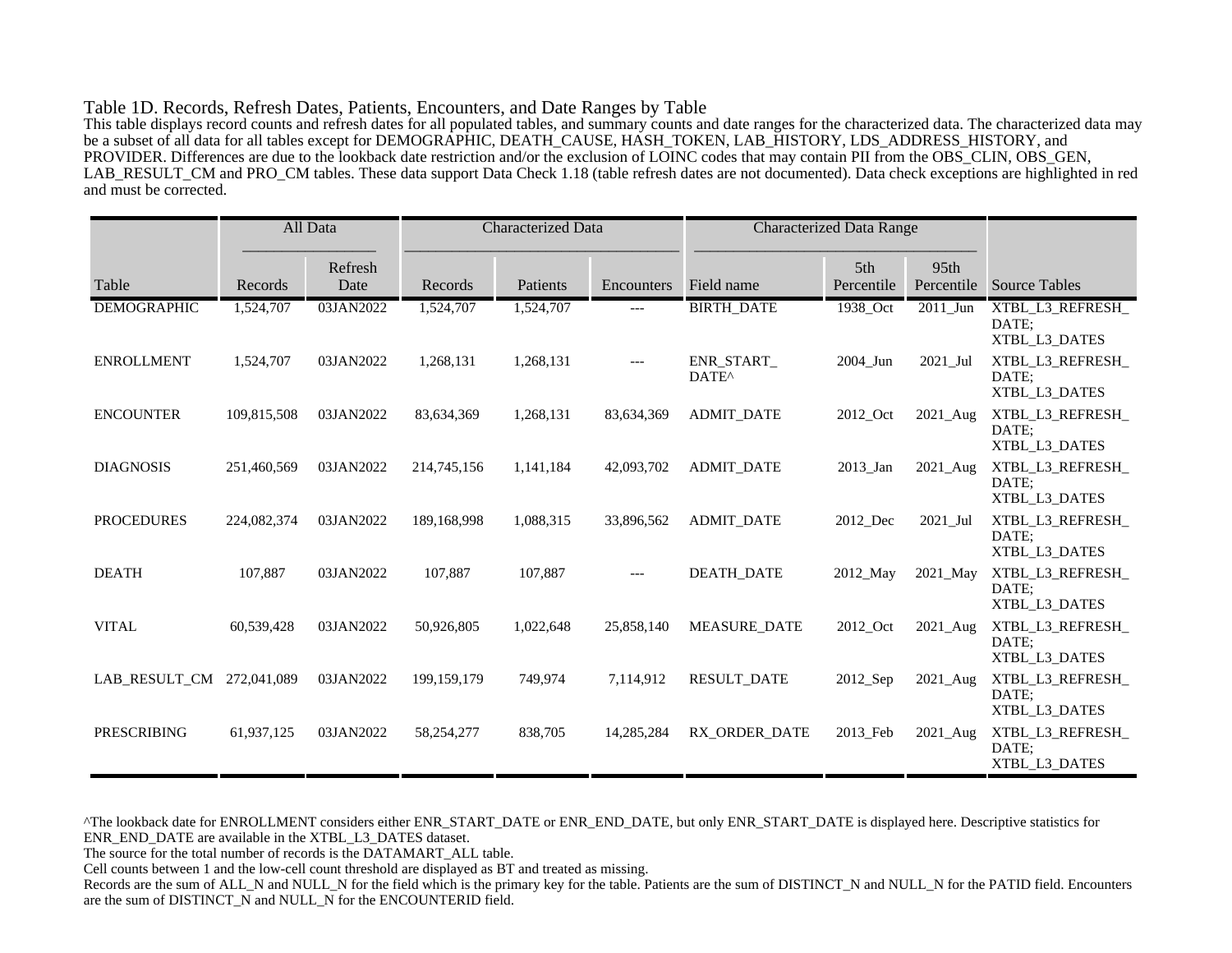Table 1D. Records, Refresh Dates, Patients, Encounters, and Date Ranges by Table (continued - page 2 of 3) This table displays record counts and refresh dates for all populated tables, and summary counts and date ranges for the characterized data. The characterized data may be a subset of all data for all tables except for DEMOGRAPHIC, DEATH\_CAUSE, HASH\_TOKEN, LAB\_HISTORY, LDS\_ADDRESS\_HISTORY, and PROVIDER. Differences are due to the lookback date restriction and/or the exclusion of LOINC codes that may contain PII from the OBS\_CLIN, OBS\_GEN, LAB\_RESULT\_CM and PRO\_CM tables. These data support Data Check 1.18 (table refresh dates are not documented). Data check exceptions are highlighted in red and must be corrected.

|                   |             | All Data        | <b>Characterized Data</b> |          |            | <b>Characterized Data Range</b> |                   |                                |                                            |
|-------------------|-------------|-----------------|---------------------------|----------|------------|---------------------------------|-------------------|--------------------------------|--------------------------------------------|
| Table             | Records     | Refresh<br>Date | Records                   | Patients | Encounters | Field name                      | 5th<br>Percentile | 95 <sub>th</sub><br>Percentile | <b>Source Tables</b>                       |
| <b>DISPENSING</b> | 322,199,646 | 03JAN2022       | 311,464,945               | 865,574  | ---        | <b>DISPENSE DATE</b>            | 2013_Oct          | 2021_May                       | XTBL_L3_REFRESH_<br>DATE:<br>XTBL_L3_DATES |
| <b>CONDITION</b>  | 10,740,125  | 03JAN2022       | 9,655,474                 | 624,891  | 2,185,343  | REPORT_DATE                     | 2013_Mar          | 2021_Sep                       | XTBL_L3_REFRESH_<br>DATE;<br>XTBL_L3_DATES |
| <b>PROVIDER</b>   | 55,969      | 03JAN2022       | 55,969                    |          |            |                                 |                   | ---                            | XTBL L3 REFRESH<br><b>DATE</b>             |
| <b>MED_ADMIN</b>  | 69,706,495  | 03JAN2022       | 69,706,414                | 611,627  | 3,803,343  | MEDADMIN<br>START_DATE          | 2013_Feb          | $2021$ _Aug                    | XTBL_L3_REFRESH_<br>DATE;<br>XTBL_L3_DATES |
| <b>OBS_CLIN</b>   | 10,449,992  | 03JAN2022       | 10,348,046                | 286,338  | 896,763    | OBSCLIN START<br><b>DATE</b>    | $2013$ Jul        | $2021$ Aug                     | XTBL L3 REFRESH<br>DATE:<br>XTBL L3 DATES  |
| <b>OBS GEN</b>    | 16,929      | 03JAN2022       | 16,929                    | 11,569   | 13,608     | OBSGEN START<br><b>DATE</b>     | 2020 Feb          | 2021 Nov                       | XTBL L3 REFRESH<br>DATE:<br>XTBL_L3_DATES  |
| PCORNET_TRIAL     | 630         | 03JAN2022       | 630                       | 630      |            |                                 |                   | ---                            | XTBL_L3_REFRESH_<br>DATE                   |

^The lookback date for ENROLLMENT considers either ENR\_START\_DATE or ENR\_END\_DATE, but only ENR\_START\_DATE is displayed here. Descriptive statistics for ENR\_END\_DATE are available in the XTBL\_L3\_DATES dataset. The source for the total number of records is the DATAMART\_ALL table. Cell counts between 1 and the low-cell count threshold are displayed as BT and treated as missing. Records are the sum of ALL\_N and NULL\_N for the field which is the primary key for the table. Patients are the sum of DISTINCT\_N and NULL\_N for the PATID field. Encounters are the sum of DISTINCT\_N and NULL\_N for the ENCOUNTERID field.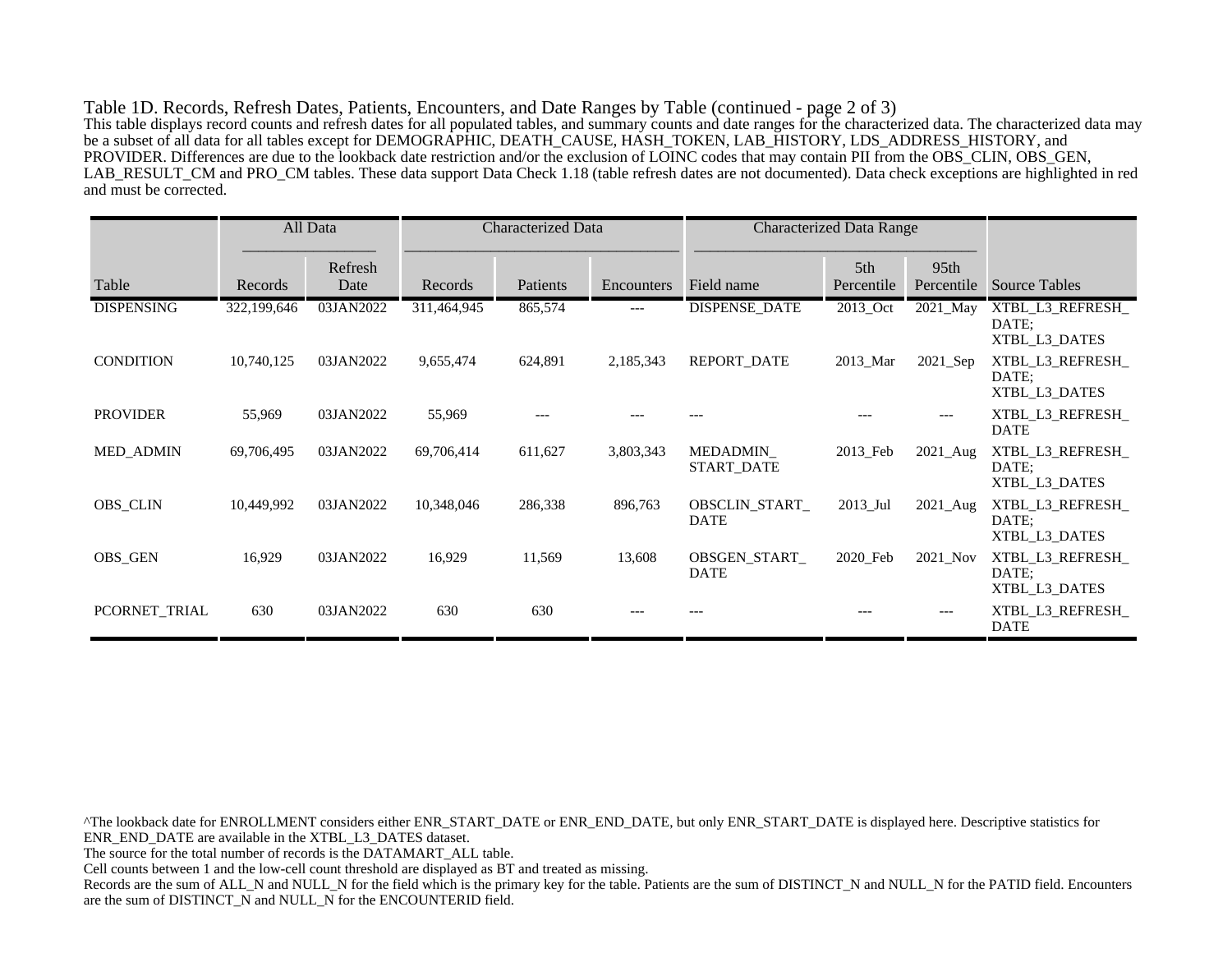Table 1D. Records, Refresh Dates, Patients, Encounters, and Date Ranges by Table (continued - page 3 of 3) This table displays record counts and refresh dates for all populated tables, and summary counts and date ranges for the characterized data. The characterized data may be a subset of all data for all tables except for DEMOGRAPHIC, DEATH\_CAUSE, HASH\_TOKEN, LAB\_HISTORY, LDS\_ADDRESS\_HISTORY, and PROVIDER. Differences are due to the lookback date restriction and/or the exclusion of LOINC codes that may contain PII from the OBS\_CLIN, OBS\_GEN, LAB\_RESULT\_CM and PRO\_CM tables. These data support Data Check 1.18 (table refresh dates are not documented). Data check exceptions are highlighted in red and must be corrected.

|                               |           | All Data        | Characterized Data |           |            | <b>Characterized Data Range</b> |                   |                                |                                           |
|-------------------------------|-----------|-----------------|--------------------|-----------|------------|---------------------------------|-------------------|--------------------------------|-------------------------------------------|
| Table                         | Records   | Refresh<br>Date | Records            | Patients  | Encounters | Field name                      | 5th<br>Percentile | 95 <sub>th</sub><br>Percentile | <b>Source Tables</b>                      |
| <b>HASH TOKEN</b>             | 1,524,707 | 03JAN2022       | 1,524,707          | 1,524,707 | $---$      | $---$                           | $---$             | ---                            | XTBL L3 REFRESH<br><b>DATE</b>            |
| LDS ADDRESS<br><b>HISTORY</b> | 1,495,372 | 03JAN2022       | 1,495,372          | 1,495,372 | $---$      | $---$                           | $---$             | $---$                          | XTBL L3 REFRESH<br><b>DATE</b>            |
| <b>IMMUNIZATION</b>           | 6,976,967 | 03JAN2022       | 6,496,789          | 574,427   | 1,542,818  | VX RECORD DATE                  | 2013 Oct          | 2021_Nov                       | XTBL L3 REFRESH<br>DATE:<br>XTBL L3 DATES |

^The lookback date for ENROLLMENT considers either ENR\_START\_DATE or ENR\_END\_DATE, but only ENR\_START\_DATE is displayed here. Descriptive statistics for ENR\_END\_DATE are available in the XTBL\_L3\_DATES dataset. The source for the total number of records is the DATAMART\_ALL table. Cell counts between 1 and the low-cell count threshold are displayed as BT and treated as missing. Records are the sum of ALL\_N and NULL\_N for the field which is the primary key for the table. Patients are the sum of DISTINCT\_N and NULL\_N for the PATID field. Encounters are the sum of DISTINCT\_N and NULL\_N for the ENCOUNTERID field.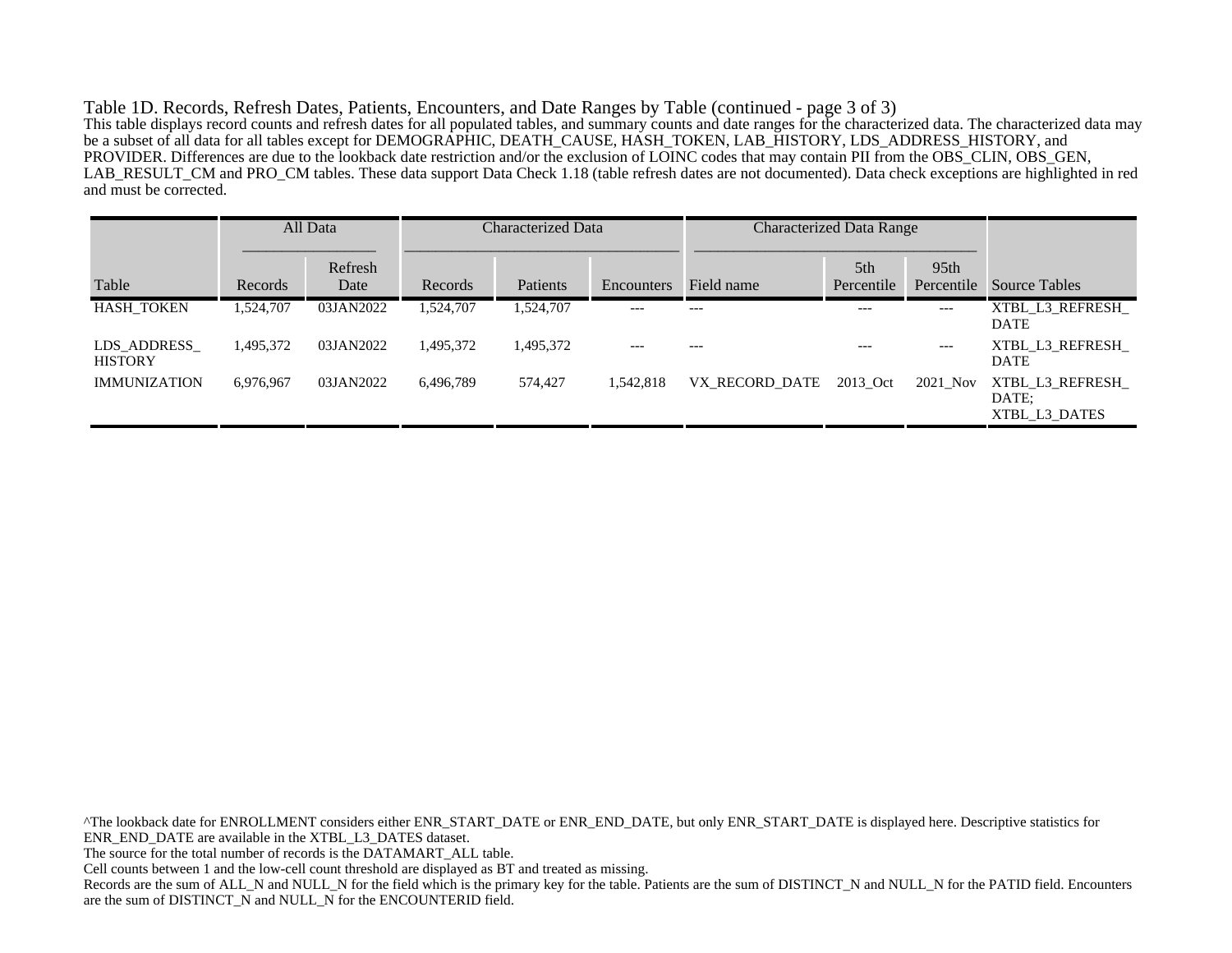# Table IE. Records Per Table By Encounter Type

This table contains record counts by encounter type for the ENCOUNTER, DIAGNOSIS, and PROCEDURES tables.

|                                         | <b>ENCOUNTER</b> |      | <b>DIAGNOSIS</b> |      | <b>PROCEDURES</b> |      |
|-----------------------------------------|------------------|------|------------------|------|-------------------|------|
| <b>Encounter Type</b>                   | N                | %    | N                | %    | N                 | %    |
| AV (Ambulatory Visit)                   | 21,029,258       | 25.1 | 115,921,663      | 54.0 | 63,037,555        | 33.3 |
| ED (Emergency Dept)                     | 1,154,920        | 1.4  | 7,383,941        | 3.4  | 10,000,777        | 5.3  |
| EI (ED to IP Stay)                      | 215,764          | 0.3  | 13,546,738       | 6.3  | 37,009,896        | 19.6 |
| IC (Institutional Professional Consult) | 32,349           | 0.0  | 744,271          | 0.3  | 160,486           | 0.1  |
| IP (Inpatient Hospital Stay)            | 225,558          | 0.3  | 8,757,274        | 4.1  | 29,944,233        | 15.8 |
| IS (Non-acute Institutional Stay)       | 762              | 0.0  | 1,191            | 0.0  | 58                | 0.0  |
| OA (Other Ambulatory Visit)             | 27,295,032       | 32.6 | 24,650,545       | 11.5 | 16,373,606        | 8.7  |
| OS (Observation Stay)                   | 156,429          | 0.2  | 2,355,126        | 1.1  | 5,856,366         | 3.1  |
| TH (Telehealth)                         | 551,821          | 0.7  | 2,459,483        | 1.1  | 554,348           | 0.3  |
| Missing, NI, UN or OT                   | 32,972,476       | 39.4 | 38,924,924       | 18.1 | 26, 231, 673      | 13.9 |
| Total                                   | 83,634,369       |      | 214,745,156      |      | 189,168,998       |      |
| Source table                            | ENC_L3_ENCTYPE   |      | DIA_L3_ENCTYPE   |      | PRO L3 ENCTTPE    |      |